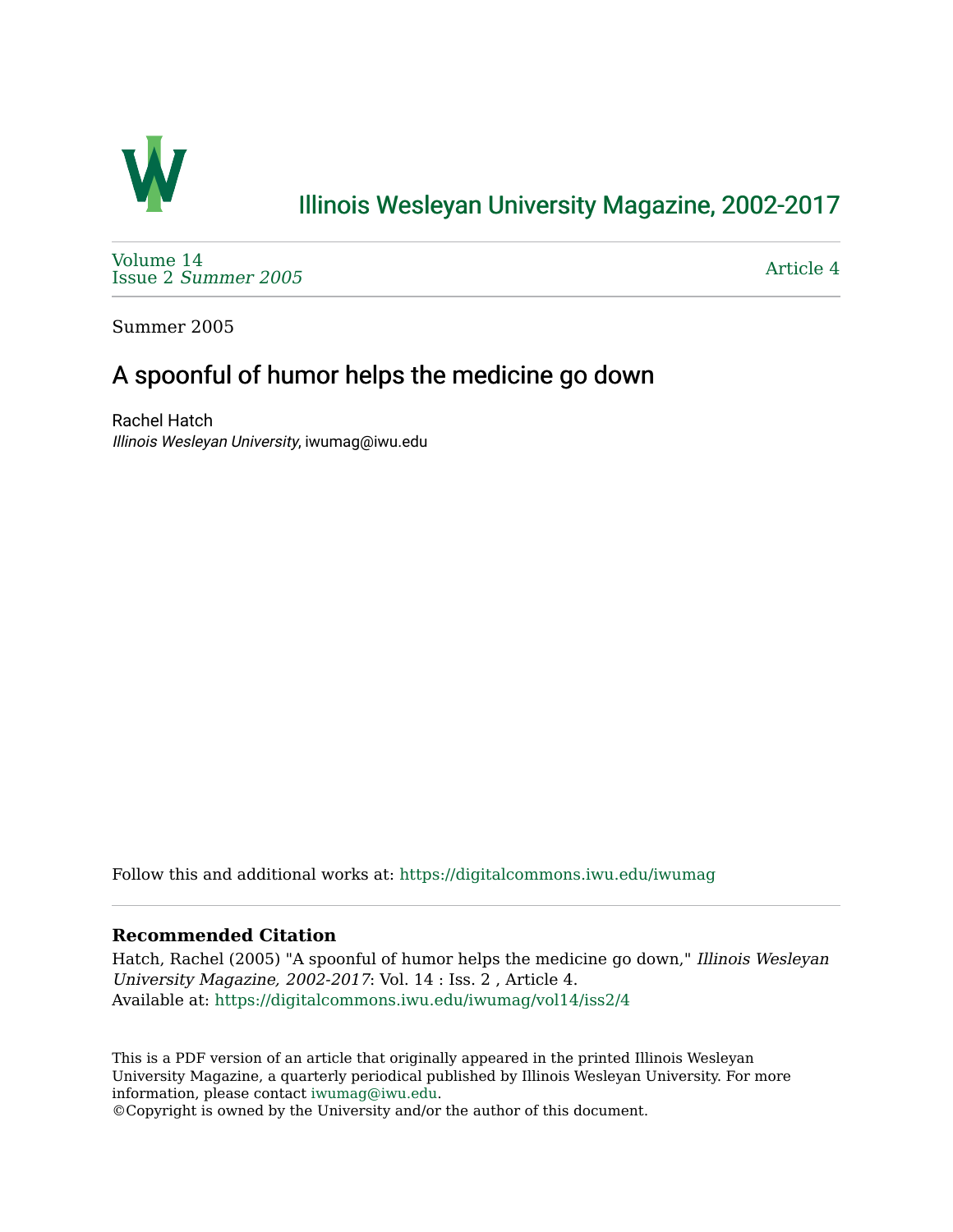

 A giant pill was a prop for the above shot of Helm taken for Illinois Wesleyan's 2004 staff Recognition Banquet, where she was given an award for her "extraordinary service." During April's inaugural ceremony for President Wilson, Helm received another honor when she was asked to give greetings on behalf of the University's staff. (Photo by Marc Featherly)

# A spoonful of humor helps the medicine go down

#### **With "wit and caring," retiring Health Service Director Dolores Helm treated IWU students for 33 years.**

#### **By Rachel Hatch**

Dolores Helm is smiling. It's something she does often — a signature trait Illinois Wesleyan students know well. As director of the Arnold Health Service on campus, Helm's smiles are often the perfect anecdote for what ails students.

Today, however, Helm's smile is directed at an old, black-andwhite photo of herself. "Nice hat, huh?" she says with a laugh. The picture shows Helm chatting with a student patient. Her nurse's uniform is pressed and perfect, all the way up to her white hat.

Long ago, Helm replaced the uniform with slacks and a pink lab coat but her essential job of caring for students hasn't changed much in her 33 year-career at Illinois Wesleyan, which she is concluding this spring when she officially retires. "I will miss it," she says, sitting in her Health Service office in Magill Hall. The office is neat and precise, like Helm, with shelves filled with photos and awards — including the University's Max L. Starkey Service Award, presented each year to a staff member for extraordinary service to the University, which Helm won in 2004. "Working for a college is probably the best job in the whole world. You get all the benefits of watching young people grow up — and none of the bills."

Wisecracking humor is one of Helm's trademarks. Jokes are just one of the ways she puts her patients at ease. "It sounds cliché, but empathy oozed from her," said Craig Southern '85, who saw Helm often when he was a student. "She gave me allergy shots for five years, and, I have to say, she made it an enjoyable experience." Southern remembers complaining to Helm about not being able to run quickly because of his allergies. She looked at the 19-year-old and deadpanned, "Well, it's because you're old. It's all downhill from here." He still laughs at the line. "Her wit and caring made it easier."

As a former IWU hall director, Southern — who is now an associate dean for campus life at Knox College in Galesburg, Ill. — also saw how Helm cared for other students. "Whether it was an eating disorder or a simple cold, people felt comfortable coming to her," he says.

Helm smiles again when asked to share stories from her more than three decades at IWU. Patient confidentiality requires her to keep those stories to herself, but her sly look when asked reveals she probably has some doozies. She resists, but acknowledges the temptation, laughing as she scolds herself: "Not good, Dolores. Not good."

Respecting her patients' privacy is just one of the ethical standards she first learned from her father, Dr. Jay W. Helm, a doctor in the small town of Gridley, Ill., where she grew up. Dr. Helm never discussed his cases with his wife or three daughters. "One of the only reasons I knew he was a physician is because the phone rang constantly," says Helm. Other medical professionals in her family included her mother, two aunts, and a sister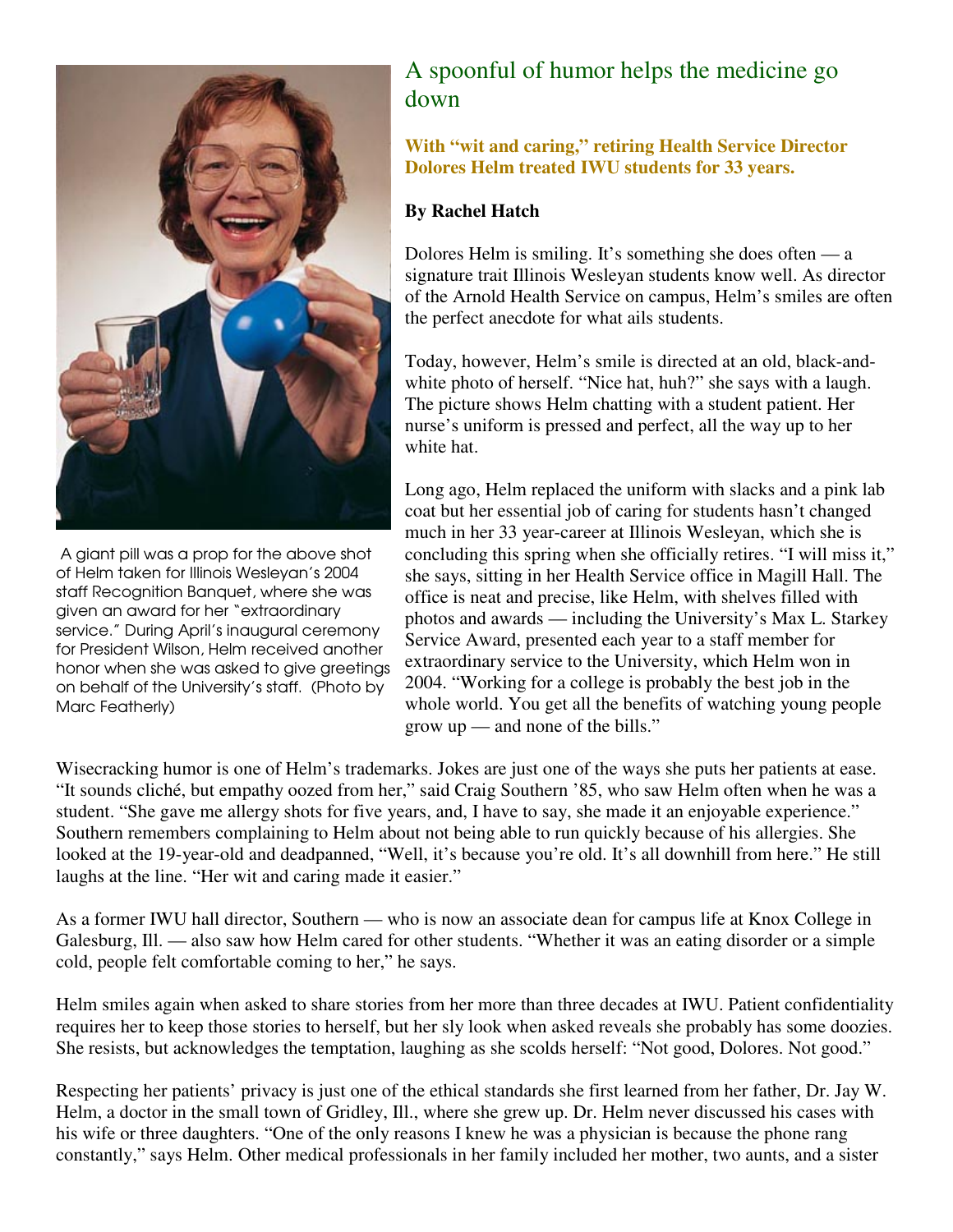— all nurses. "I wanted to be a nurse ever since I can remember," Helm says.

After graduating with a bachelor's degree in science from Eastern Illinois University and a master's in science from Illinois State University, she completed the registered nursing program at Methodist Medical Center in Peoria. It was her first job in 1969 at Mennonite Hospital in Bloomington that led her to Illinois Wesleyan.

"When I worked the E.R. at Mennonite, the Wesleyan students would come in when health services was closed," Helm recalls. "I always found the students a delight. Really interested in getting well. I thought to myself, 'I wonder if they have an opening.'" She submitted her resume and was hired as an assistant university nurse in 1972. When she was promoted in 1978, the title of University Nurse became Health Service Director.

University Health Service first opened its door for students in 1942 in a former women's lounge in Hedding Hall. When Hedding was destroyed by fire in 1943, the service shifted to several locations, finally moving into Magill's basement. The late Velma Arnold, after whom the Health Service is now named, was the first university nurse and held that position until her retirement in 1971.

"I heard she ran a tight ship," Helm says admiringly of Arnold. After her retirement, Arnold returned for many visits to Health Service to bring magazines for the lobby or receive her flu shots. When Arnold got older and couldn't navigate the steps, someone drove her to a nearby parking lot where Helm or one of her assistants administered her shots as she sat in the car.

"Oh, those steps!" says Helm with a laugh. "It was so dark and steep, I don't know how sick students made it down there." When Health Service was remodeling in 1999, the steps also got a needed makeover. More significant than these visible changes, however, are the ways Health Service has adapted its approach to dealing with students over the course of Helm's tenure.

"When I started, people expected the typical 'Say-ahh-take-this-andyou'll-get-better' approach," says Helm. "So many people were used to listening to a doctor say 'Hmmm' and hand them medicine to make it all better. It took people some time, but they began to take a more active interest in their own care. And that's good!"

These days, students are more comfortable and candid in sharing their concerns — physical and mental — says Helm, who first meets new



The above photo, taken in the 1970s, is one of Helm's mementoes from her three decades tending to the physical and mental health of the University's student body. "She understands what matters to students," says Dean of Students Jim Matthews. (Photo provided by Dolores Helm)

students as they turn in their immunization forms and medical records. "I get to meet all the students as they come in the door." Helm and her staff see, on average, 50 to 70 students each day. "We see everything from allergy injections to the stomach flu," says Helm. "But sometimes a lot of folks just need to come in and talk about a personal concern."

A few years back, Helm began to notice that increasing numbers of students had mental and emotional problems listed in their records. "It's part of a nationwide trend," says Helm. "People are more open to talking about their problems now, and often get treatment in secondary schools." She releases an empathetic sigh. "Young people today are under so much more stress than I ever was in my youth."

Helm began keeping track of the number of times a mental health problem was listed in a student's record.